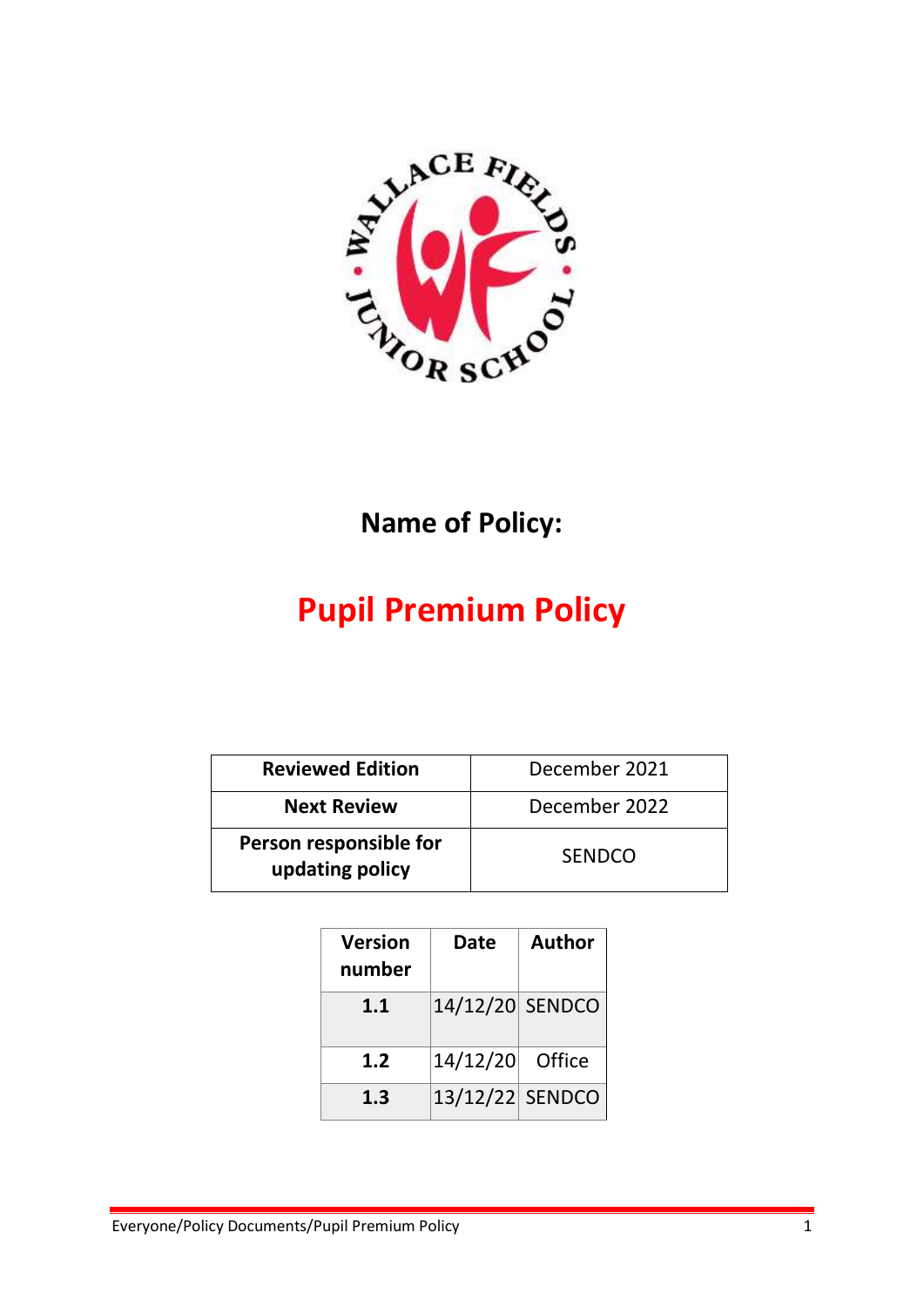# **Contents**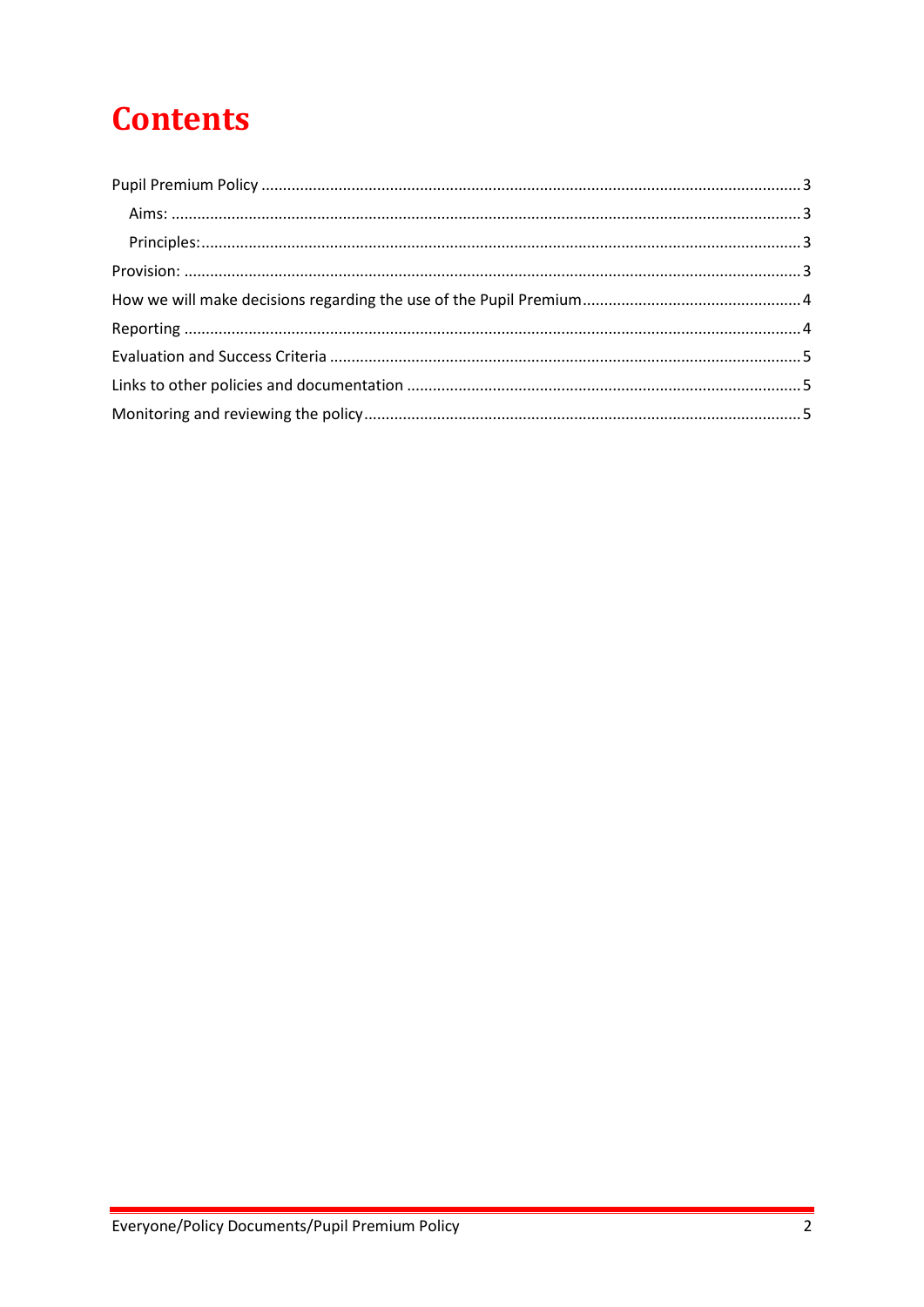Wallace Fields Junior School believes that the targeted and strategic use of pupil premium will support us in achieving our vision for all disadvantaged pupils, which is to close the attainment gap between them and their peers. The policy sets out the following principles for the use of pupil premium funding:

- We ensure that teaching and learning opportunities meet the needs of all of the pupils
- We ensure that appropriate provision is made for pupils who belong to vulnerable groups, this includes ensuring that the needs of socially disadvantaged pupils are adequately assessed and addressed
- In making provision for socially disadvantaged pupils, we recognise that not all pupils who receive free school meals will be socially disadvantaged
- We also recognise that not all pupils who are socially disadvantaged are registered for or qualify for free school meals.

We reserve the right to allocate the pupil premium funding to support any pupil, or groups of pupils, the school has legitimately identified as being socially disadvantaged. The policy goes on to set out details of the types of provision the school makes, how the school makes decisions surrounding the pupil premium, and how the school will report on the use of the pupil premium.

### <span id="page-2-0"></span>**Pupil Premium Policy**

At Wallace Fields Junior School we believe that all pupils should achieve their full potential and benefit from enjoyable learning experiences, whatever their background or circumstances. We pride ourselves on realising that every pupil in our school is unique, and therefore we need to make sure that all our activities reach out to each and every pupil.

#### <span id="page-2-1"></span>**Aims:**

The targeted and strategic use of pupil premium will support us in achieving our vision for all disadvantaged pupils, which is to close the attainment gap between them and their peers.

#### <span id="page-2-2"></span>**Principles:**

- We ensure that teaching and learning opportunities meet the needs of all of the pupils, considering cultural capital.
- We ensure that appropriate provision is made for pupils who belong to vulnerable groups, this includes ensuring that the needs of socially disadvantaged pupils are adequately assessed and addressed.
- We recognise that not all pupils who are socially disadvantaged are registered for or qualify for free school meals. We reserve the right to allocate the Pupil Premium funding to support any pupil, or groups of pupils, the school has legitimately identified as being socially disadvantaged. The greater proportion of any group, supported through Pupil Premium funding, will be made up of disadvantaged pupils.
- Pupil premium funding will be allocated following a needs analysis which will identify priority classes, groups or individuals.
- Due to the continual nature of the teaching, assessment and learning cycle, not all pupils receiving free school meals will be in receipt of pupil premium interventions at all times.
- Pupils premium funding will also be allocated to looked after pupils and those who are the children of members of the armed forces.

#### <span id="page-2-3"></span>**Provision:**

The range of provision the Senior Leadership Team and Governing Body will consider making for this group could include: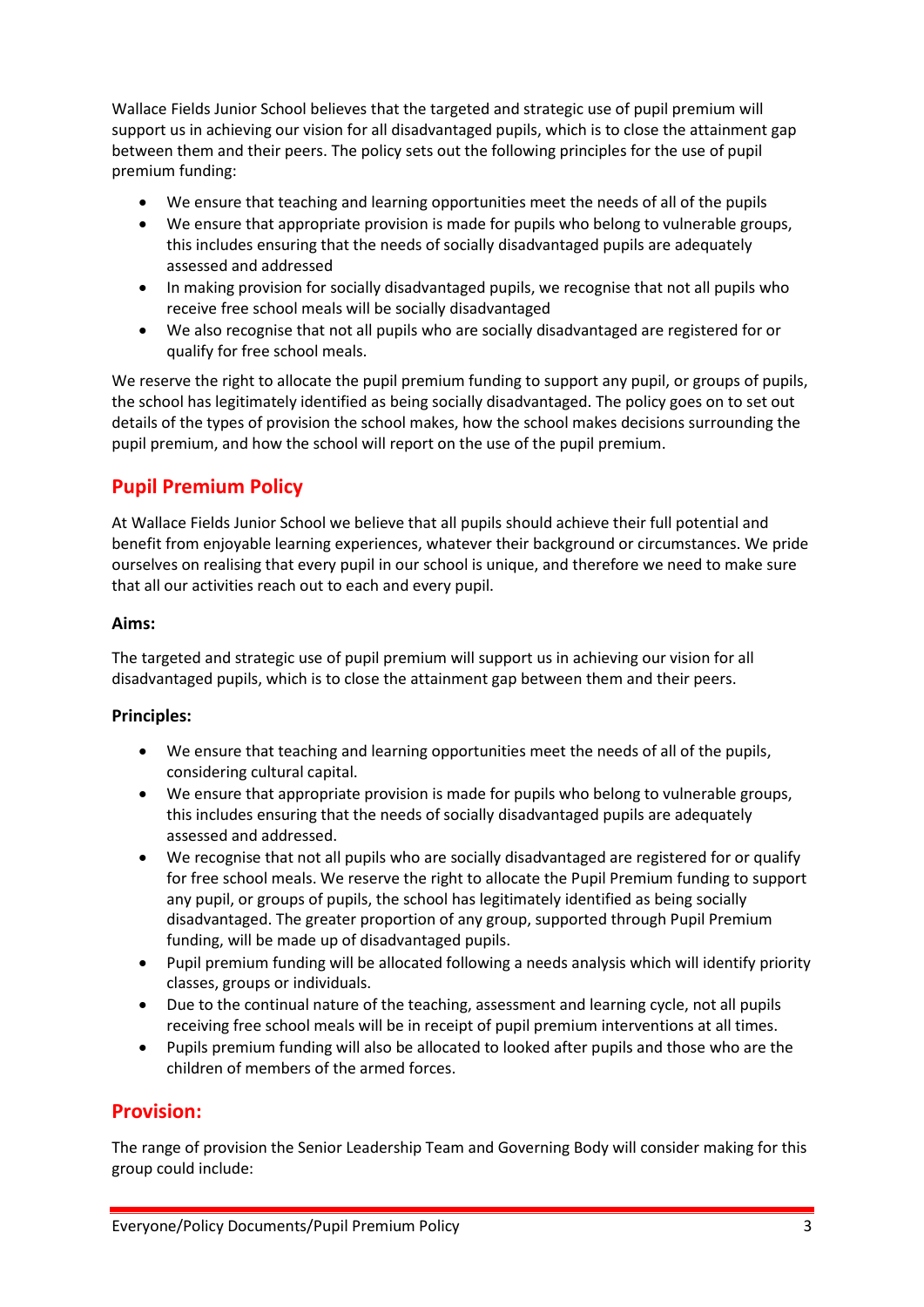- Providing small group work with an experienced teacher focussed on gaps in learning
- 1-to-1 support from Teaching Assistant or HLTA
- Additional teaching, learning opportunities and class support provided by trained Teaching Assistants or external agencies, including the funding of training to support these opportunities
- Resources to meet the need of particular individuals or groups of pupils (allocation of decommissioned library books)
- Memorable opportunities created for pupils
- Cultural enrichment
- Emotional support.

All our work through the Pupil Premium will be aimed at accelerating progress, moving disadvantaged pupils to at least age related expectations (matching the attainment of their peers).

Pupil Premium resources may also be used to target able pupils on Free School Meals to achieve a higher score or greater depth at the end of Key Stage 2.

The Senior Leadership Team will seek to engage with teaching staff and parents/carers to tailor the provision offered to meet the needs of individual pupils.

#### <span id="page-3-0"></span>**How we will make decisions regarding the use of the Pupil Premium**

In making decisions on the use of the Pupil Premium we will:

- Ensure that the Pupil Premium funding allocated to our school is used solely for its intended purpose.
- Use the latest evidence based research on proven strategies which work to narrow the attainment gap and adapt these as necessary to meet the needs of our pupils
- Be transparent in our reporting of how we have used the Pupil Premium, so that members of our school community and Ofsted are fully aware of how this additional resource has been used to make a difference (pupil premium strategy).
- Encourage the take up of Free School Meals by working proactively with our parents and carers in a sensitive and supportive manner and to remove any potential barriers or stigma attached to claiming Free School Meals. In doing so we recognise the vital role that parents and carers play in the lives of their pupils.
- Ensure that there is robust monitoring and evaluation in place to account for the use of the Pupil Premium by the school and Governing Body.

#### <span id="page-3-1"></span>**Reporting**

It will be the responsibility of the Headteacher, or a delegated member of staff, to include the following information in the annual data report for the Governors:

- The progress made towards narrowing the gap, by year group, for socially disadvantaged pupils
- An outline of the provision that was made since the last annual report
- An evaluation of the cost effectiveness, in terms of the progress made by the pupils receiving a particular provision, when compared with other forms of support.

At the end of the academic year, the Governors of the school will ensure that there is an annual statement to parents on how the Pupil Premium funding has been used to address the issue of 'narrowing the gap', for socially disadvantaged pupils on the school website. This task will be carried out within the requirements published by the Department for Education.